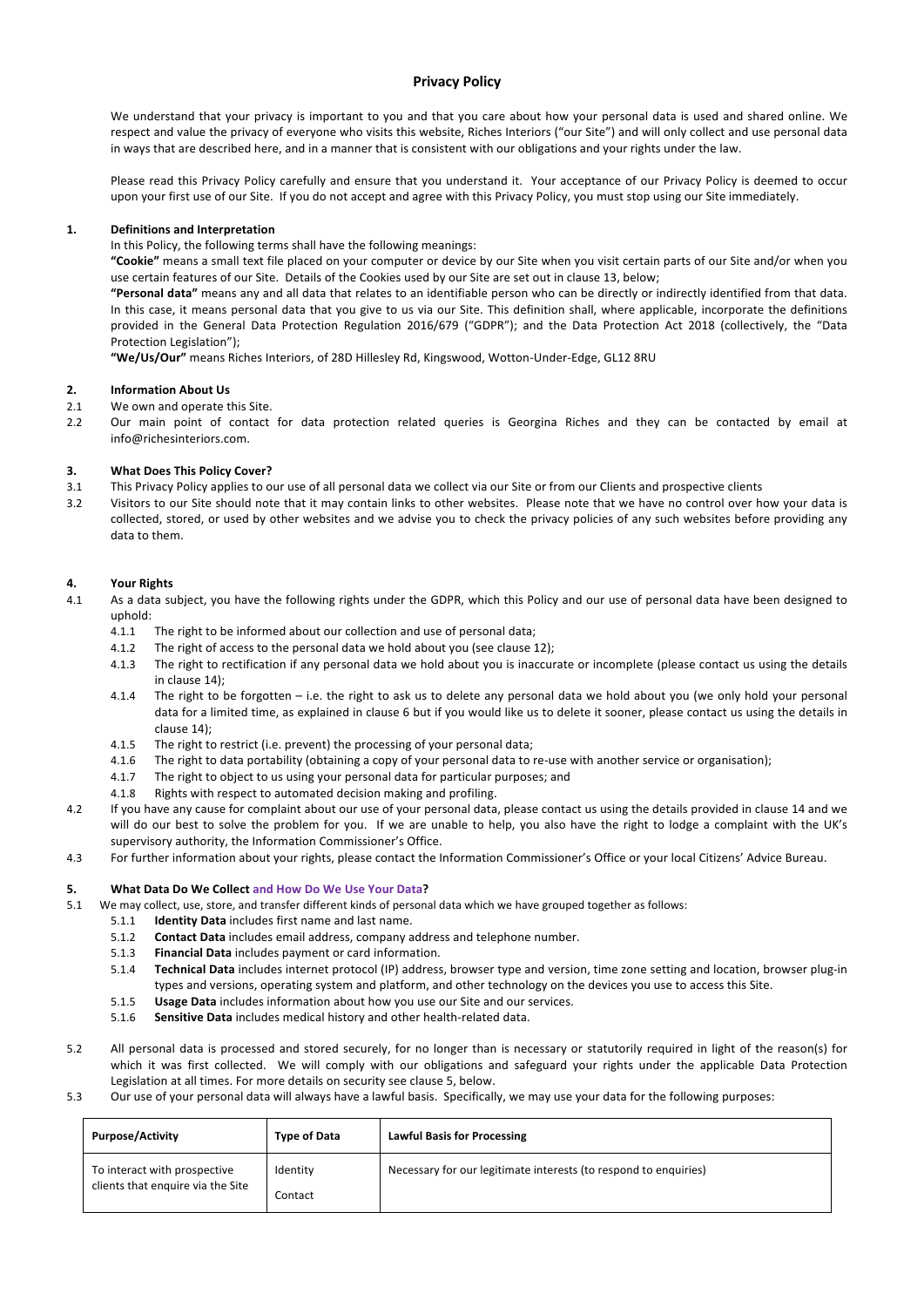| To interact with prospective<br>clients that enquire via email           | Identity<br>Contact | Necessary for our legitimate interests (to respond to enquiries) |
|--------------------------------------------------------------------------|---------------------|------------------------------------------------------------------|
| To interact with prospective<br>clients that enquire via social<br>media | Identity<br>Contact | Necessary for our legitimate interests (to respond to enquiries) |

- 5.4 We will not send you any unsolicited marketing or spam and will take all reasonable steps to ensure that we fully protect your rights and comply with our obligations under the applicable Data Protection Legislation and the Privacy and Electronic Communications (EC Directive) Regulations 2003.
- 5.5 Third parties whose content appears on our Site may use third party Cookies, as detailed below in clause 11. Please refer to clause 11 for more information on controlling Cookies. Please note that we do not control the activities of such third parties, nor the data they collect and use and advise you to check the privacy policies of any such third parties.
- 5.6 You have the right to withdraw your consent to us using your personal data at any time, and to request that we delete it. Unless we have reasonable grounds to refuse to delete it (where this is permitted under the applicable Data Protection Legislation), we will do so without delay and within no longer than one month from receiving your request.
- 5.7 We do not keep your personal data for any longer than is necessary in light of the reason(s) for which it was first collected.

### 5.7.1 operating system.

- 5.8 We only keep your personal data for as long as we need to in order to use it as described above in clause 6, and/or for as long as we have your permission to keep it.
- 5.9 Your data will be stored in the UK
- 5.10 Data security is very important to us and to protect your data, we have taken suitable measures to safeguard and secure data collected through our Site.

### **6. How and Where Do We Store Your Data?**

- 6.1 We only keep your personal data for as long as we need to in order to use it as described above in clause 6, and/or for as long as we have your permission to keep it.
- 6.2 Your data will be stored in the UK
- 6.3 Data security is very important to us and to protect your data, we have taken suitable measures to safeguard and secure data collected through our Site.

### **7. Do We Share Your Data?**

- 7.1 We may sometimes contract with other third parties to supply services to you on our behalf. These may include search engine facilities, sub-contractors and suppliers, affiliates and joint ventures. In some cases, these third parties may require access to some or all of your data. Where any of your data is required for such a purpose, we will take all reasonable steps to ensure that your data will be handled safely, securely and in accordance with your rights, our obligations, and the obligations of the third party under the law.
- 7.2 We may compile statistics about the use of our Site including data on traffic, usage patterns, user numbers, sales and other information. All such data will be anonymised and will not include any personally identifying data or any anonymised data that can be combined with other data and used to identify you. We may, from time to time, share such data with third parties such as prospective investors, affiliates, partners and advertisers. Data will only be shared and used within the bounds of the law.
- 7.3 We may sometimes use third party data processors that are located outside of the European Economic Area ("the EEA") (The EEA consists of all EU member states, plus Norway, Iceland and Liechtenstein). Where we transfer any personal data outside the EEA, we will take all reasonable steps to ensure that your data is treated as safely and securely as it would be within the UK and under the Data Protection Legislation.
- 7.4 In certain circumstances, we may be legally required to share certain data held by us, which may include your personal data, for example, where we are involved in legal proceedings, where we are complying with legal requirements, a court order or a governmental authority.

#### **8. What Happens If Our Business Changes Hands?**

- 8.1 We may, from time to time, expand or reduce our business and this may involve the sale and/or the transfer of control of all or part of our business. Any personal data that you have provided will, where it is relevant to any part of our business that is being transferred, be transferred along with that part and the new owner or newly controlling party will, under the terms of this Privacy Policy, be permitted to use that data only for the same purposes for which it was originally collected by us.
- 8.2 In the event that any of your data is to be transferred in such a manner, you will not be contacted in advance and informed of the changes.

#### **9. How Can You Control Your Data?**

- 9.1 In addition to your rights under the Data Protection Legislation, set out in clause 4, when you submit personal data to us via email or via our Site, you may be given options to restrict our use of your data. In particular, we aim to give you strong controls on our use of your data for direct marketing purposes (including the ability to opt-out of receiving emails from us which you may do by unsubscribing using the links provided in our emails and at the point of providing your details).
- 9.2 You may also wish to sign up to one or more of the preference services operating in the UK: The Telephone Preference Service ("the TPS"), the Corporate Telephone Preference Service ("the CTPS"), and the Mailing Preference Service ("the MPS"). These may help to prevent you receiving unsolicited marketing. Please note, however, that these services will not prevent you from receiving marketing communications that you have consented to receiving.

# **10. Your Right to Withhold Information**

- 10.1 You may access certain areas of our Site without providing any data at all. However, to use all features and functions available on our Site, you may be required to submit or allow for the collection of certain data.
- 10.2 You may restrict our use of Cookies. You can choose to enable or disable Cookies in your internet browser. Most internet browsers also enable you to choose whether you wish to disable all cookies or only third party Cookies. By default, most internet browsers accept